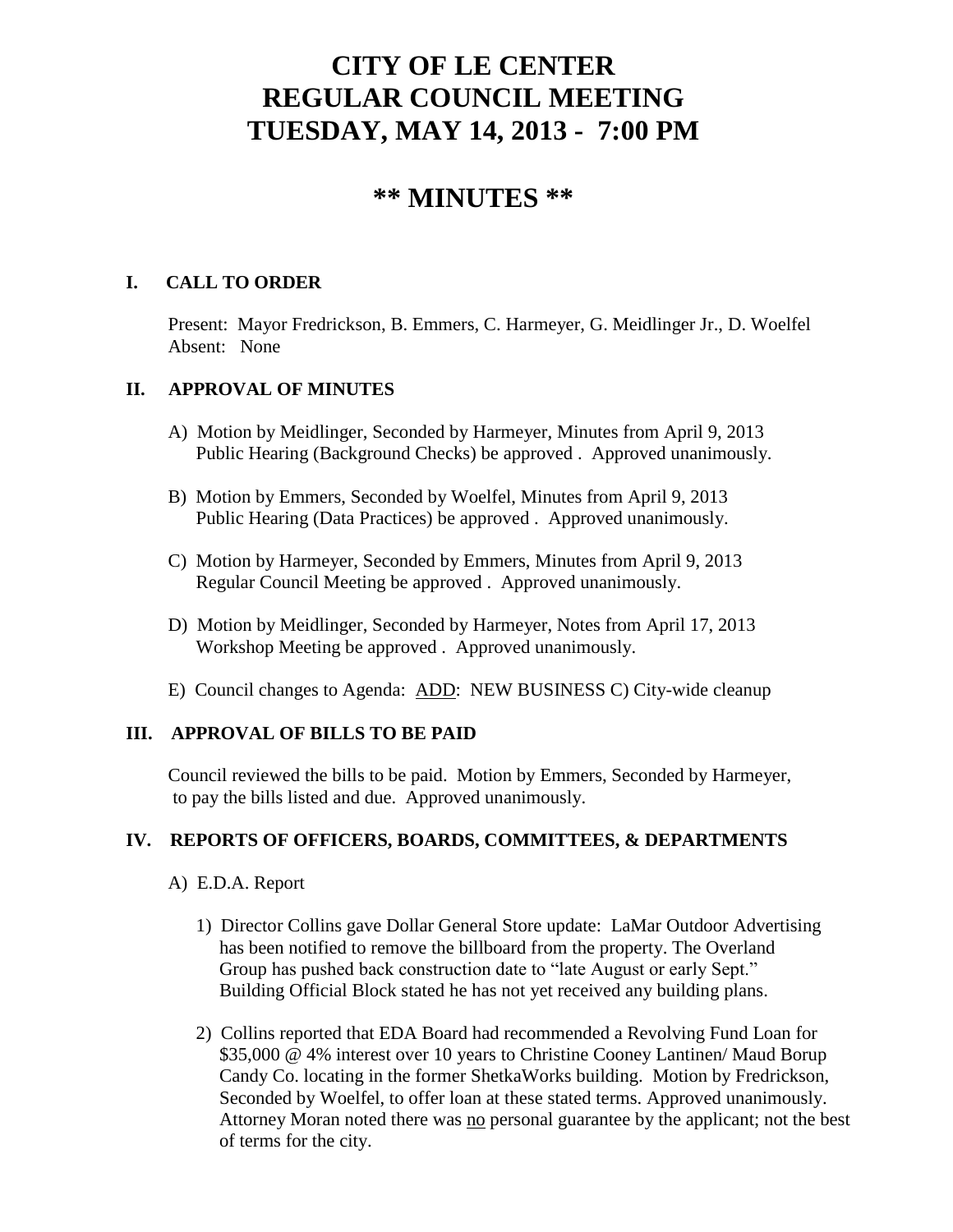#### B) P & Z Report

 Building Official Block reported: by city ordinance; Dollar General Store façade would have to be approved by the P  $&\&$  Z. He was looking for direction on how soon to call a public hearing. Council stressed to move it along as fast as they could get the plans to us. Block gave explanation of steel roofs on residential homes: allowed vs. not allowed.

C) Municipal Liquor Store

Manager Mike Nelson gave the April report: Sales were \$64,908: down \$7100 from March, and up \$2900 from April '12. Nelson also reported: TRS System has been put off until June by them/ request to purchase new \$1500 bar-top cooler/ women's softball team payment of \$300 for league entry/ summer back alley bash set for Sat., July 13<sup>th</sup>.

D) Police Department

Police Chief Pfarr reported on the police activities for month of April: 145 calls/ 2,311 miles patrolled. Pfarr reported: calls up 40%, miles down 5%. Several nuisance abatement notices have been sent out; waiting for responses. Council agreed: yes move the passing sign on Hwy 99 and yes add & move a parking sign on Rademacher's corner.

E) Water, Sewer, Streets, Parks

Public Works Supt. Curt Roemhildt reported:

- Water- there were four water-main breaks in 2012.
- Parks- are all open; used heavily/ football game at South Park went well.
- $\bullet$  Pool- pumping out the water/spot patching/spot painting/ will be ready to go.
- Sewer- new window added to plant room to help remove the bar-screen.
- Refuse- lots of leaves dumped of  $f$  lots of chipping of brush on Sat. morning.
- Streets- fixed sanitary sewer on Cordova Ave. & repaired storm sewer in alley. Snow hauling cost was \$6,000/ budgeted was \$7,500.00
- $\div$  Sirens- north siren was repaired and problem found with low electricity which thus saved the lift station because of it.
	- 1) Mill & over-lay bid from M & W for No. Montgomery Ave. was \$25,225.
	- 2) Does council still want to sealcoat streets from the 2006 project? \$60,000 was budgeted for it. OR do they want to use the budgeted money from that project to mill & over-lay Bowler St. and No. Montgomery Avenue; that being only a short-term fix?? Council generally agreed: to have Bolton & Menk get bids to mill  $\&$  over-lay Bowler/Montgomery and bring to meeting.
- F) Bolton & Menk Engineering (Joel Hawbaker, Engineer)
	- 1) 2010 Minnesota Street Project- Hawbaker reported the project was being closed out/ still working with resident Gene Lewis to correct his sewer problems in basement.
	- 2) Assessment Case- Attorney Moran & Administrator Collins updated the council: court was held April 29, 30, & May 1. Moran felt the case went as well as could be expected. He felt the two hired appraisers presented a good case for the city and it was now in the judges hands. No decision for up to 90 days.